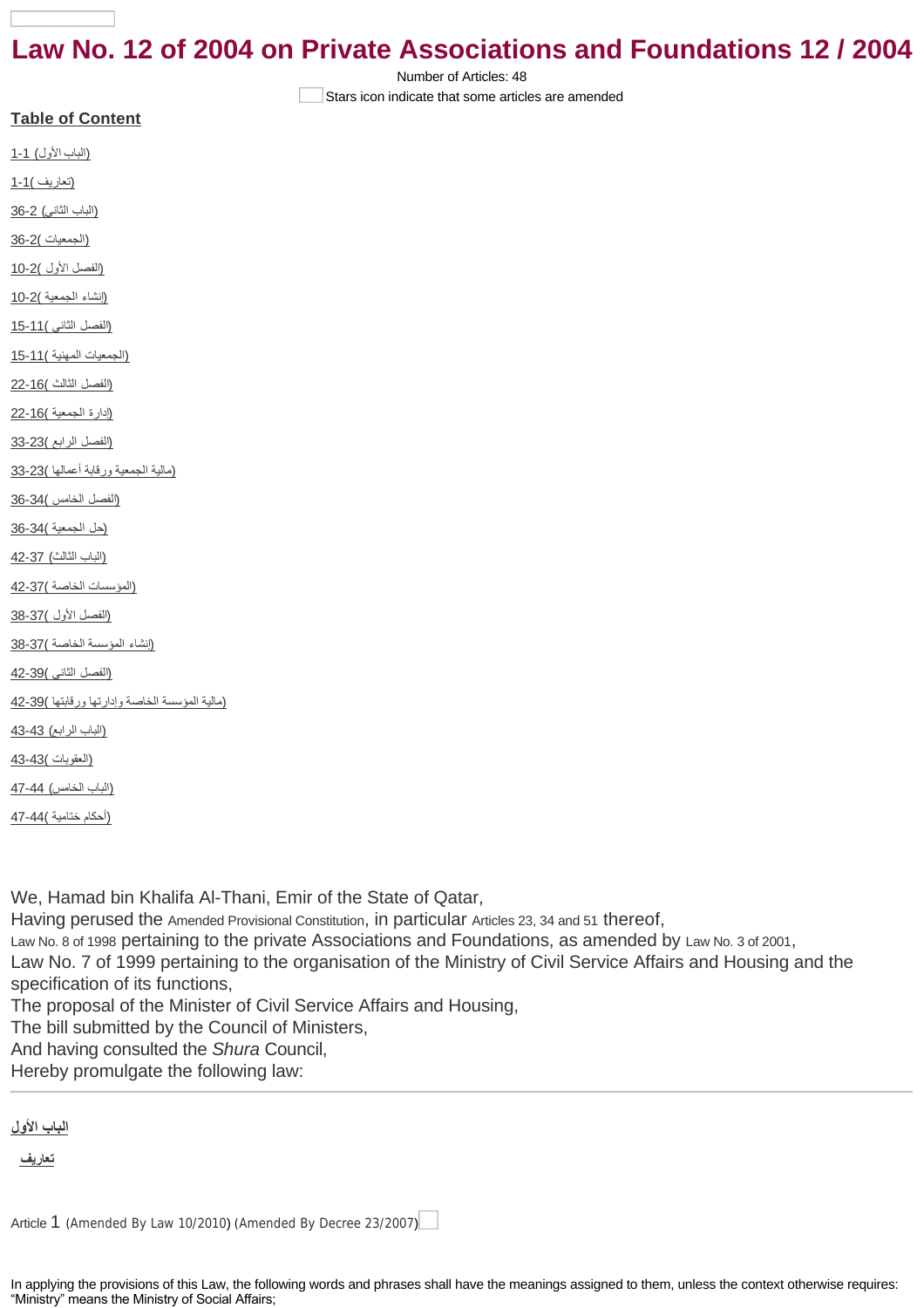"Minister" means the Minister of Social Affairs;

"Association " means a group of several natural or juristic persons who share in common a humanitarian, social, cultural, scientific, professional or charitable activity, whose purposes shall not be to achieve a material profit or engage in political matters;

"Professional Association" means an association of people of one profession organized in accordance with the law;

"Private Foundation" means any special facility created by one or more natural or juristic persons for one or more charitable purposes, or public or private benefit for an unlimited period. It shall not include in its purposes the achievement of profit or engaging in political matters.

<span id="page-1-2"></span><span id="page-1-1"></span><span id="page-1-0"></span>

| <u>الباب الثاني</u> |  |  |  |
|---------------------|--|--|--|
| الجمعيات            |  |  |  |
| الفصل الأول         |  |  |  |
| إنشاء الجمعية       |  |  |  |
|                     |  |  |  |

<span id="page-1-3"></span>[Article](http://10.1.182.41/LawArticles.aspx?LawArticleID=51575&lawId=3956&language=en) [2](http://10.1.182.41/LawArticles.aspx?LawArticleID=51575&lawId=3956&language=en) ([Amended By Law 10/2010](http://10.1.182.41/LawPage.aspx?id=2469&language=en)) ([Amended By Law 8/2006](http://10.1.182.41/LawPage.aspx?id=2646&language=en))

- 1. To establish an association, the following conditions must be met:
	- (a) The number of founders shall be no fewer than twenty (20) people;
	- (b) Payment of a fee of One Thousand (1,000) Riyals;
- 2. A founding member or ordinary member must meet the following requirements:
	- (a) Must be of Qatari nationality;
	- (b) Must not be under the age of eighteen (18) years;

(c) Must have not received a final sentence in respect of a crime involving moral turpitude or dishonesty, unless such person has been rehabilitated;<br>(d) Must

Must be of a good reputation and conduct.

The Council of Ministers may, when necessary, as the public interest so requires and on the proposal of the Minister, approve the establishment of Associations that do not meet certain conditions as set forth in items 1(a) and 2(a) of this Article.

## Article 3

Founders shall meet as a constituent committee body to prepare the Memorandum of Association and Articles of Association, and shall be jointly liable for what such expenses as its establishment entails.

[Article](http://10.1.182.41/LawArticles.aspx?LawArticleID=51579&lawId=3956&language=en) [4](http://10.1.182.41/LawArticles.aspx?LawArticleID=51579&lawId=3956&language=en) ([Amended By Law 10/2010](http://10.1.182.41/LawPage.aspx?id=2469&language=en))

An Association's Memorandum of Incorporation shall particularly include the following:

- 1. The date and place of their issue;<br>2. The names, nationality, place of re
- 2. The names, nationality, place of residence and age of each founding member;<br>3. The name of the Association, the location of its headquarters and its objectives
- The name of the Association, the location of its headquarters and its objectives.

The Association shall not use the name of 'Qatar' in its name or activities in a manner that prejudices the public interest of the State, and an Association shall not take a name that causes confusion with any other Association.

### Article 5

Each Association shall have an Articles of Association that includes, in particular, the following:

- 1. The name of the Association, its area of operation and the location of its headquarters;
- 2. The purpose of the Association and its business rules;

3. Conditions of membership, the duties and rights of the members and the manner in which membership is withdrawn or voided, and the manner in which a member is to be dismissed;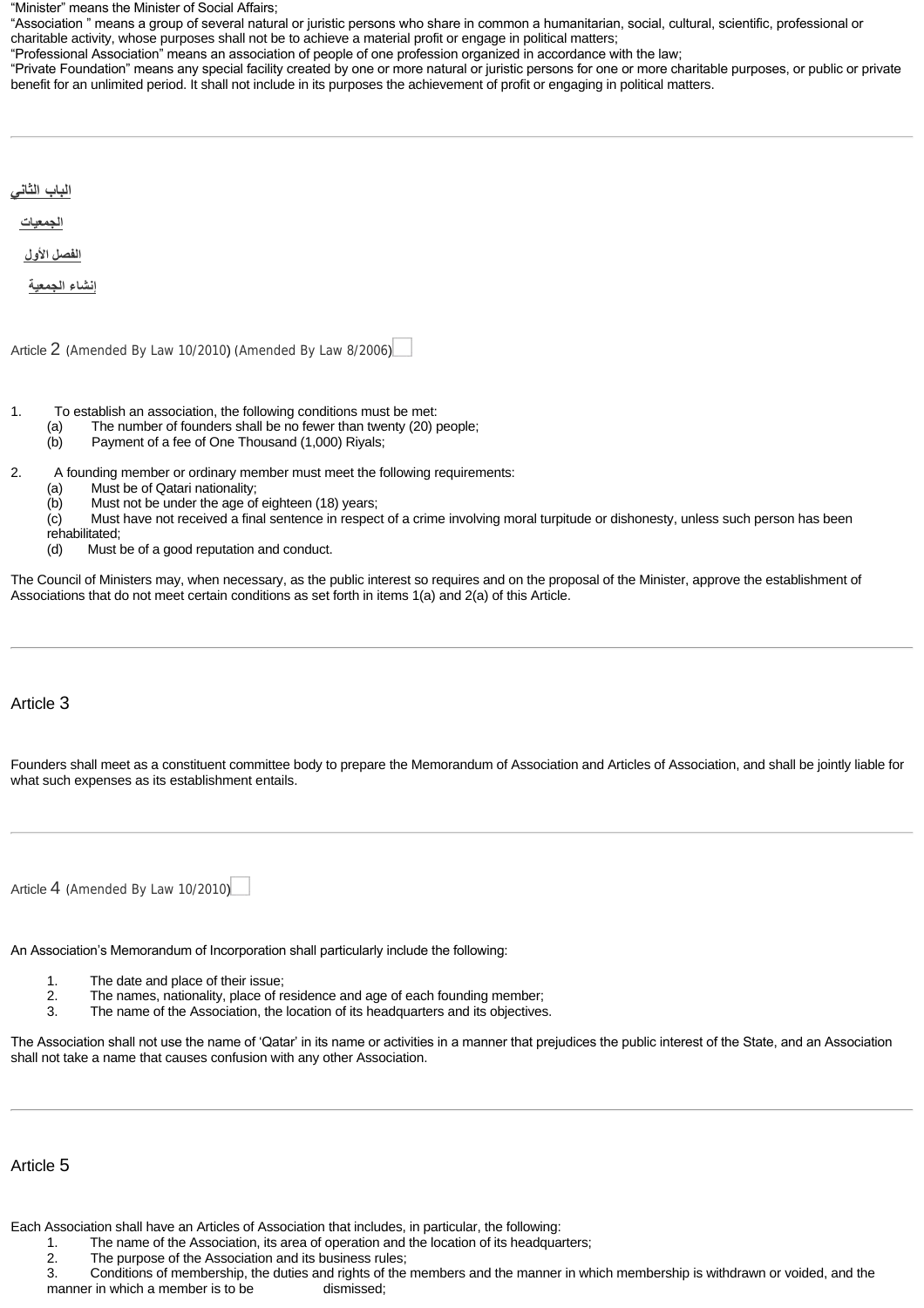| The framework of operation of the Board of Directors', duration, terms of reference, the number of its members, and the manner and date of |  |  |  |
|--------------------------------------------------------------------------------------------------------------------------------------------|--|--|--|
| their election:                                                                                                                            |  |  |  |

5. Terms of reference of the General Assembly, procedures for convening meetings, dates of meetings and the requisite quorum for the validity of a meeting, voting and decision- making processes;

6. The financial disposition of the Association at the beginning and end of the Association's financial year, its financial resources, and how these resources are used and disposed of;

- 7. Methods of financial control;
- 8. The rules relating to the organization of accounts, budget-setting, final accounts and the signing off of accounts;

9. The manner in which amendments may be made to the Articles of Association of the Association or its established branches, or

- amendments regarding its union or integration with other organizations;<br>10. The rules for the dissolution of the Association and the party to whom the
- The rules for the dissolution of the Association and the party to whom the Association's funds devolve.

The Articles of Association may not make provision that the dissolved Association's funds will be devolved to any other entity than private Associations or Foundations that operate in one or more areas of the dissolved Association.

[Article](http://10.1.182.41/LawArticles.aspx?LawArticleID=51582&lawId=3956&language=en) [6](http://10.1.182.41/LawArticles.aspx?LawArticleID=51582&lawId=3956&language=en) ([Amended By Law 10/2010](http://10.1.182.41/LawPage.aspx?id=2469&language=en))

The founders of an Association shall submit an application to the Ministry for registration and declaration, accompanied by the following documents:

1. Three copies of the Association's Memorandum of Association and Articles of Association, after being endorsed and signed by the founders;

2. Minutes of the meeting of the founders establishing the Association stating the names of the members of the Interim Committee who will undertake the management of the Association in accordance with the provisions of Article 16 of this Law;

3. The ownership deed of the headquarters of the Association, or its lease or the usufruct thereof, or an undertaking by the founders to provide headquarters for the activities of the Association within six (6) months from the date of registration. The Minister may suspend an Association's activities until headquarters have been established.

[Article](http://10.1.182.41/LawArticles.aspx?LawArticleID=51584&lawId=3956&language=en) [7](http://10.1.182.41/LawArticles.aspx?LawArticleID=51584&lawId=3956&language=en) ([Amended By Law 10/2010](http://10.1.182.41/LawPage.aspx?id=2469&language=en))

The Ministry may, within thirty (30) days from the date of submission of the application for registration and declaration, and if so required by the public interest, reject this application on the grounds of a reasoned decision, or request such amendments to the Association's Articles of Association as the Ministry deems necessary. The lapse of this period without a reply being received from the Ministry shall be deemed an implicit rejection of an application. The founders may, within thirty (30) days from the date of notification of the decision of rejection or amendment, or from the date of the implicit rejection, appeal to the Minister, who will submit such appeal, together with his opinion, to the Council of Ministers within the next thirty (30) days. The decision issued by the Council of Ministers on the grievance shall be deemed final.

[Article](http://10.1.182.41/LawArticles.aspx?LawArticleID=51586&lawId=3956&language=en) [8](http://10.1.182.41/LawArticles.aspx?LawArticleID=51586&lawId=3956&language=en) ([Amended By Law 10/2010](http://10.1.182.41/LawPage.aspx?id=2469&language=en))

The Ministry's approval of an application for registration and declaration shall be by means of a decision of the Minister following perusal by the Prime Minister. The registration details of an association shall be recorded in a special register in the Ministry, stating the Association's particulars such as its name, the location of its headquarters, objectives, the duration of its fiscal year, the names of the members of the Interim Committee, the number of board members and its legal representative.

The Ministry shall take responsibility for advertising the registered association by publishing its Memorandum of Association and Articles of Association in the *Official Gazette*, and for the issuance of a certificate of registration signed by the Minister.

Any amendment to the Articles of Association of the association shall be registered and advertised in accordance with the provisions of this Law.

#### Article 9

The Association acquires legal identity once its registration and declaration are complete and in accordance with the provisions of this Law.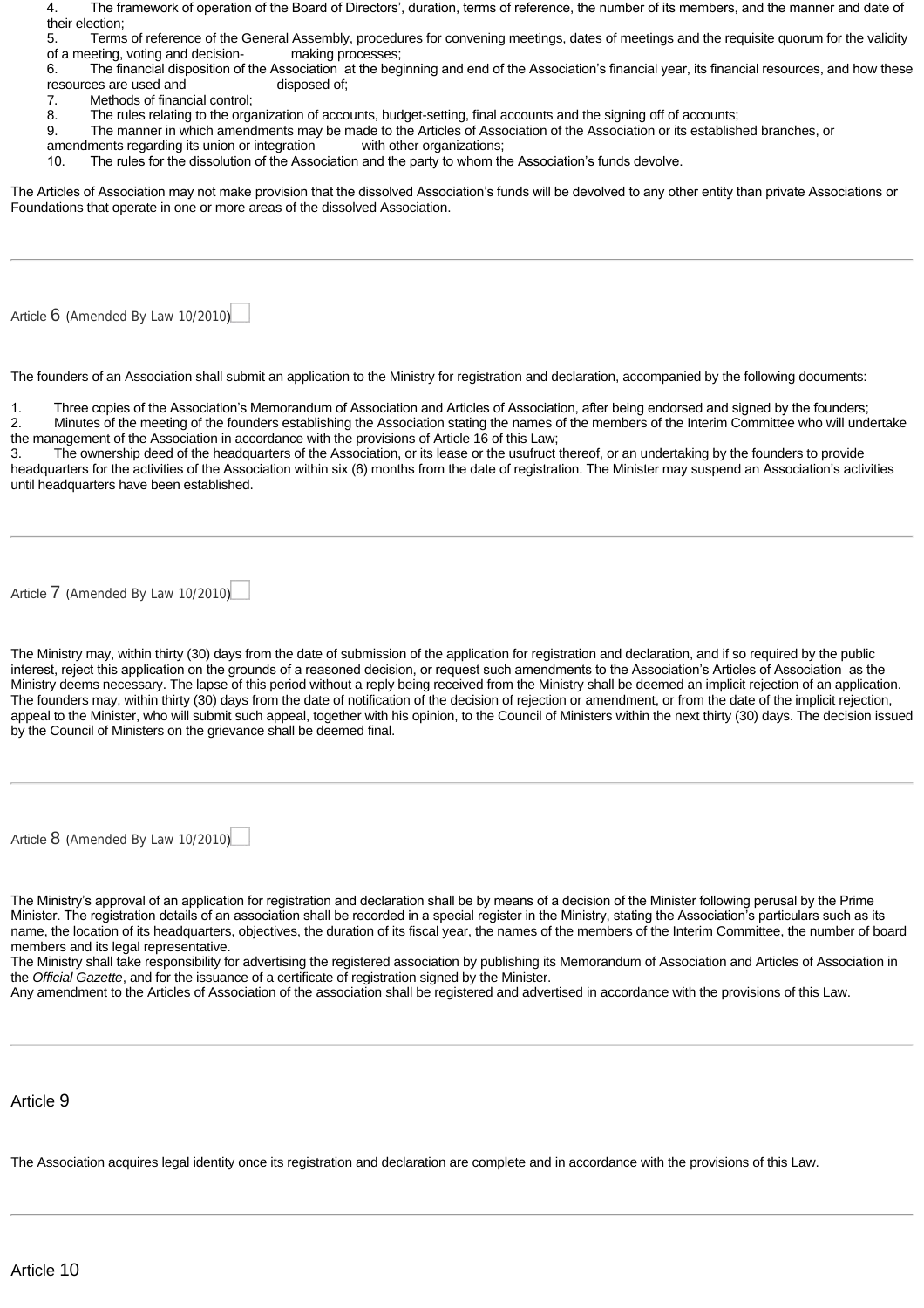The Ministry shall maintain a file for each Association including a copy of its Memorandum of Association, Articles of Association, certificate of registration and the decisions issued in this regard.

<span id="page-3-0"></span>**[الفصل](http://10.1.182.41/DownloadPage.aspx?Target=All&type=2&lawID=3956&language=en#) الثاني**

<span id="page-3-1"></span>**[الجمعيات](http://10.1.182.41/DownloadPage.aspx?Target=All&type=2&lawID=3956&language=en#) المهنية**

Article 11

Unless otherwise provided for in this Chapter, the provisions governing Associations under this Law shall apply to professional Associations.

Article 12

1. For the establishment of a professional association, a fee of Fifty Thousand (50,000) Riyals shall be payable in addition to an annual fee of Ten Thousand (10,000) Riyals.<br>2. Registration in any

2. Registration in any of the professional registries shall be a pre-requisite for being a founding member or ordinary member of a professional association.

Article 13

- A professional association aims to achieve the following:
- 1. Seeking to raise and advance the standard of the profession;<br>2. Dissemination of professional awareness among the membe 2. Dissemination of professional awareness among the members of the Association and preservation of the traditions and ethics of the profession;<br>3. Raising the academic level of the members of the Association;
- 
- 3. Raising the academic level of the members of the Association;<br>4. Provision of social and cultural services to the members of the 4. Provision of social and cultural services to the members of the Association;<br>5. Strengthening the relationship between the members of the Association and
- Strengthening the relationship between the members of the Association and the development of the spirit of cooperation among them.

Article 14

A professional association and its members shall be prohibited from stopping work or inciting others to stop work, or participating in or making statements not related to the profession.

[Article](http://10.1.182.41/LawArticles.aspx?LawArticleID=51594&lawId=3956&language=en) [15](http://10.1.182.41/LawArticles.aspx?LawArticleID=51594&lawId=3956&language=en) ([Amended By Law 10/2010](http://10.1.182.41/LawPage.aspx?id=2469&language=en))

Without prejudice to the provisions of Article 8 of this Law, a professional association shall be licensed for a period of three (3) years, renewable for further similar periods. The licensing and renewal thereof shall be in accordance with the decision of the Minister following submission to the Prime Minister.

<span id="page-3-3"></span><span id="page-3-2"></span>Payment of a licence renewal fee of Fifty Thousand (50,000) Riyals is required for such renewal.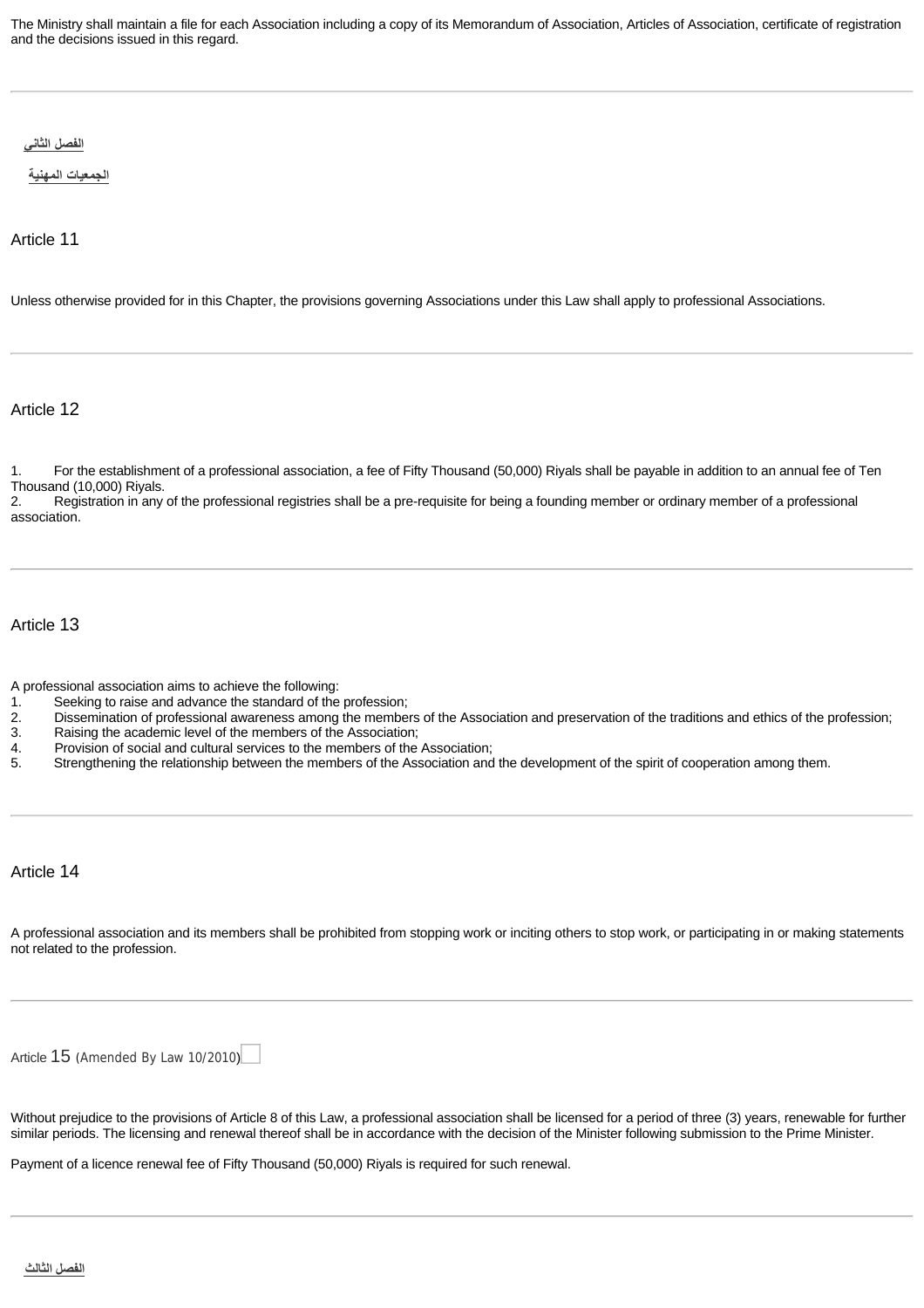## Article 16

An association shall be managed by a board of directors consisting of no fewer than five (5) members and not exceeding eleven (11) members, elected by the association's general assembly from among its members for a period of three (3) years.

In exceptional circumstances, founders may select a number of members, no fewer than three (3) and not exceeding seven (7), to comprise a temporary committee to manage the association until the election of the first board of directors within a period not exceeding one (1) year from the date of registration and announcement of the association.

A member of the board of directors must have not been dismissed from his work as a result of causes involving moral turpitude or dishonesty, or, if he has been charged but the charge was rejected by the competent investigation authorities on the basis of insufficient evidence to justify criminal or disciplinary sanction, or if he has been acquitted of charges for the same reason, five (5) years must have elapsed since the termination of services or the issuance of the decision or judgement.

Article 17

At its first meeting, the board of directors shall elect from among its members a chairperson, vice-chairperson, secretary and treasurer.

The chairperson of the board of directors shall represent the Association before courts and in its relationships with third parties, and he may sign any documents on behalf of the Association.

The vice-chairperson shall deputise for the chairperson in his absence. Where the position of a board member becomes vacant for any reason, such vacancy shall be filled by the candidate who obtains the greatest number of votes among the candidates in the general assembly meeting at which the election of the board has taken place. The new member shall complete the term of office of his predecessor.

Article 18

The general assembly shall consist of all members who have fulfilled their obligations to the Association. The general assembly shall convene annually at an ordinary meeting on the invitation of the board of directors.

In the event of the failure of the board of directors to call for a general assembly meeting, the Ministry may convene this meeting.

The general assembly shall hold its meetings at the headquarters of the Association, although such meetings may be held in an alternative venue following the approval of the Ministry.

#### Article 19

The general assembly at its regular meeting shall consider the following matters:

- 1. The annual report of the board of directors;<br>2. Ratification of the final accounts for the end
- 2. Ratification of the final accounts for the end of the financial year;<br>3. Adoption of the draft budget for the new fiscal year;
- 3. Adoption of the draft budget for the new fiscal year;<br>4. The auditor's report:
- 4. The auditor's report;<br>5. Adoption of the appo
- 5. Adoption of the appointment of an auditor and determination of his remuneration;<br>6. Election of members of the board of directors;
- 6. Election of members of the board of directors;<br>7. Indemnifying the previous board of directors;
- 7. Indemnifying the previous board of directors;<br>8. Other issues included in the agenda.
- Other issues included in the agenda.

## Article 20

The board of directors shall invite the general assembly to an extraordinary meeting if it deems such meeting appropriate, and shall also convene an extraordinary meeting if this is requested by one third of the members entitled to attend the general assembly, provided that the purpose of the meeting is indicated in the invitation to such meeting. Where the board of directors decline to convene such meeting, the Ministry may make the necessary arrangements.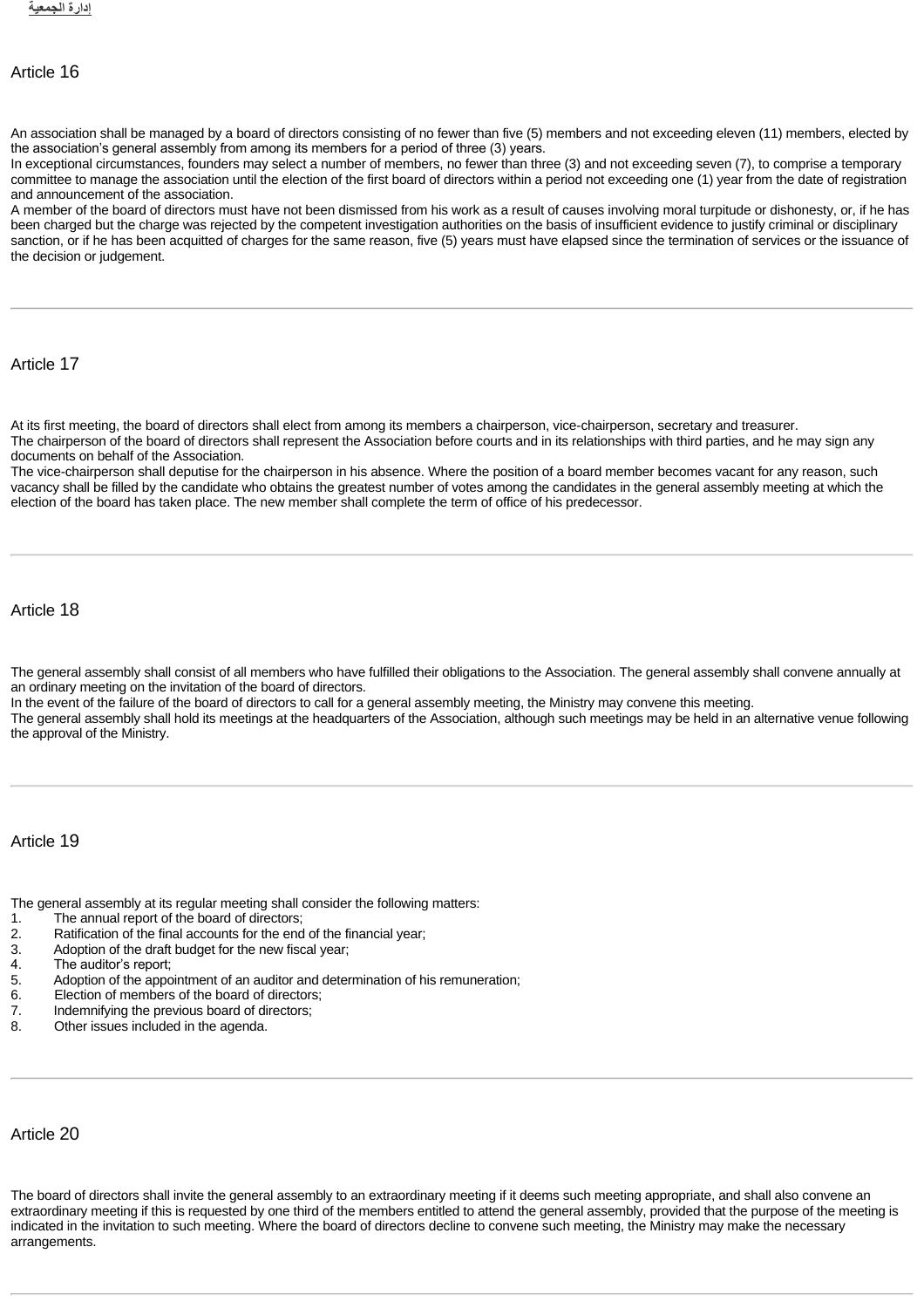The general assembly, at its extraordinary meeting, shall consider the following matters:

- 1. The important and urgent issues the board of directors or members deemed worthy of presenting;
- 2. Make a decision on the resignation of the chairperson of the board of directors, or the resignations submitted by members of the board of directors, or some or all of them due to matters affecting the Association or public interest;<br>3. Cancelling the membership of the chairperson or of members of the board
- 3. Cancelling the membership of the chairperson or of members of the board of directors, or all or some of them;<br>4. Amendment of the Articles of Association of the Association;
- 4. Amendment of the Articles of Association of the Association;<br>5. Dissolution of the Association, or its union or integration with
- Dissolution of the Association, or its union or integration with another organization.

Article 22

A general assembly may not, at any ordinary or extraordinary meeting, consider issues not included on the agenda.

An extraordinary meeting of the general assembly may not be held to consider an issue on which a decision has already been given, unless one (1) year shall have elapsed from the date of issuance of such decision.

A meeting of the general assembly, whether an ordinary or extraordinary meeting, shall not be deemed valid unless the Ministry has been notified thereof at least seven days in advance. The Ministry may send its representative to attend general assembly meetings.

When notified of the meeting of the general assembly, whether an ordinary or extraordinary meeting, the Ministry may set an alternative date for the meeting, and the Association shall be informed thereof within three (3) days of the initial date of notification to the Ministry.

<span id="page-5-0"></span>**[الفصل](http://10.1.182.41/DownloadPage.aspx?Target=All&type=2&lawID=3956&language=en#) الرابع**

<span id="page-5-1"></span>**مالية [الجمعية](http://10.1.182.41/DownloadPage.aspx?Target=All&type=2&lawID=3956&language=en#) ورقابة أعمالها**

Article 23

The funds of an Association shall be the property of that Association. Members, or a withdrawing member, or a member whose membership is cancelled shall not be entitled to such funds.

Article 24

An Association shall abide by the rules, regulations and accounting forms issued by the Ministry.

Article 25

An Association shall keep at its headquarters all records, books and documents required by and in accordance with the rules, regulations and principles of accounting.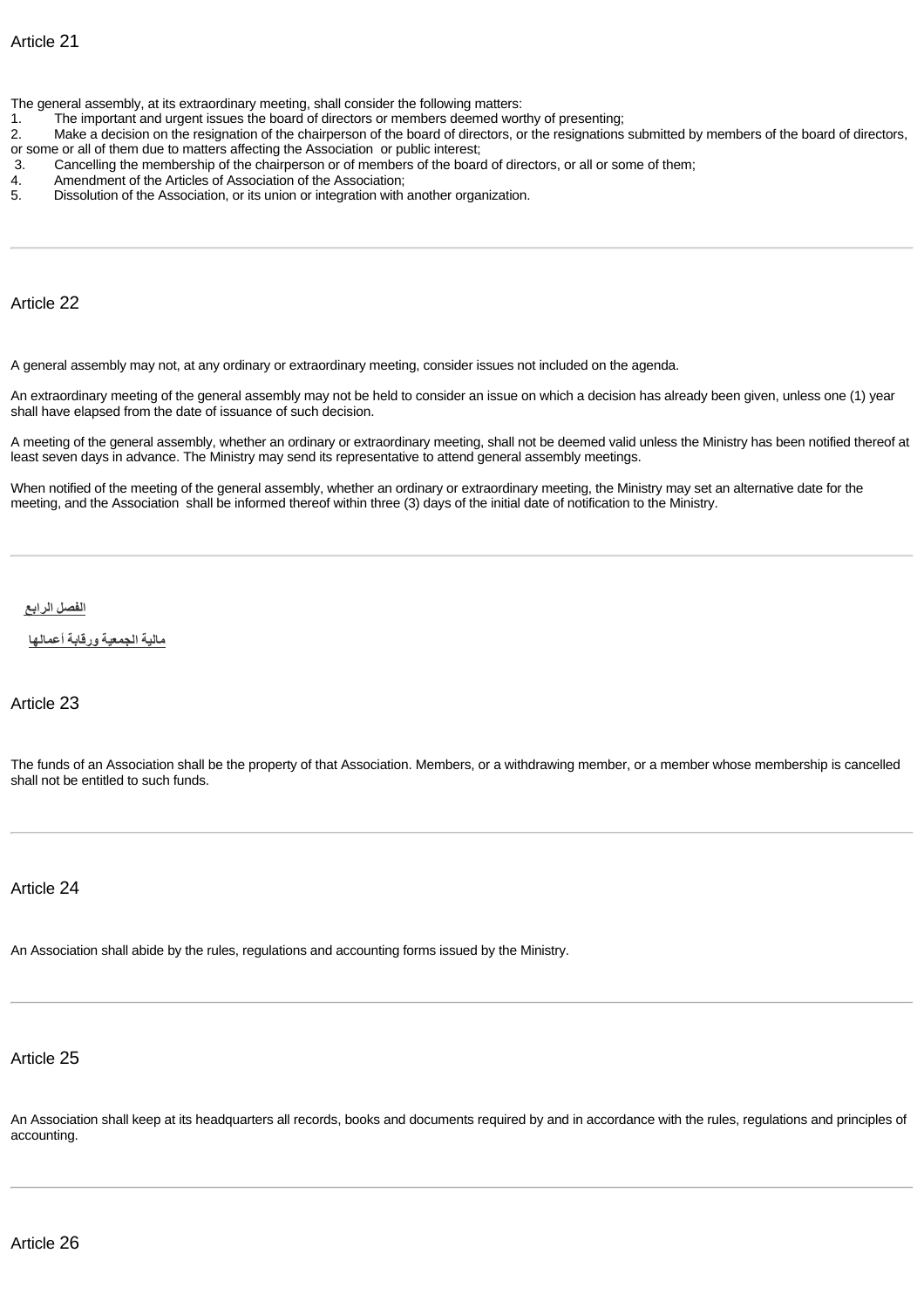An Association shall deposit its funds in its name with one or more local banks selected by the board of directors. Withdrawals may not be made from these funds without the signature of the chairperson, or his deputy and treasurer.

Article 27

An Association may, following the approval of the Ministry, and consistent with its purposes, invest the surplus of its funds within the State to help finance its activities.

Article 28

The board of directors of an Association shall submit to the general assembly the final accounts for the end of the financial year, audited by licensed chartered accountants, and shall also submit the draft budget for the following financial year, a copy from which shall be served to the Ministry at least one month in advance of the date of the annual general meeting. The Ministry may cross-check these two documents.

#### Article 29

An Association may not fundraise, except with the permission of the Minister for a specific purpose for a limited period and in a manner that is consistent with the legislation and decisions in force.

#### Article 30

On the proposal of the Minister, the Council of Ministers may grant a subsidy or a loan to an Association and may also exempt an Association from any taxes or fees in order to help it achieve its goals.

[Article](http://10.1.182.41/LawArticles.aspx?LawArticleID=51611&lawId=3956&language=en) [31](http://10.1.182.41/LawArticles.aspx?LawArticleID=51611&lawId=3956&language=en) ([Amended By Law 8/2006](http://10.1.182.41/LawPage.aspx?id=2646&language=en))

An Association may not join or participate in or become annexed to any Association, organization or club based outside the State unless approval has been given by the Minister.

An Association may not send or receive any loans, gifts, donations, bequests, endowments or other funds, to or from a person, Association, body or club based outside the State unless the approval of the Ministry has first been obtained. An Association shall send a copy of all transfer and receipt slips to the Ministry, indicating the name and address of the sender and the recipient.

[Article](http://10.1.182.41/LawArticles.aspx?LawArticleID=51613&lawId=3956&language=en) [32](http://10.1.182.41/LawArticles.aspx?LawArticleID=51613&lawId=3956&language=en) ([Amended By Law 10/2010](http://10.1.182.41/LawPage.aspx?id=2469&language=en))

The accounts and activities of an association shall be subject to the supervision and control of the Ministry in order to verify their compliance with the law and the Articles of Association of the Association and its prescribed accounting principles.

The Ministry may assign one or more auditors to monitor the Association's accounts when necessary, and such auditor or auditors may, at any time, inspect the books, records and documents of the Association , and may request such data as is deemed necessary for the performance of auditing duties. The auditor or auditors shall submit a report to the Ministry with recommendations on completion of the audit.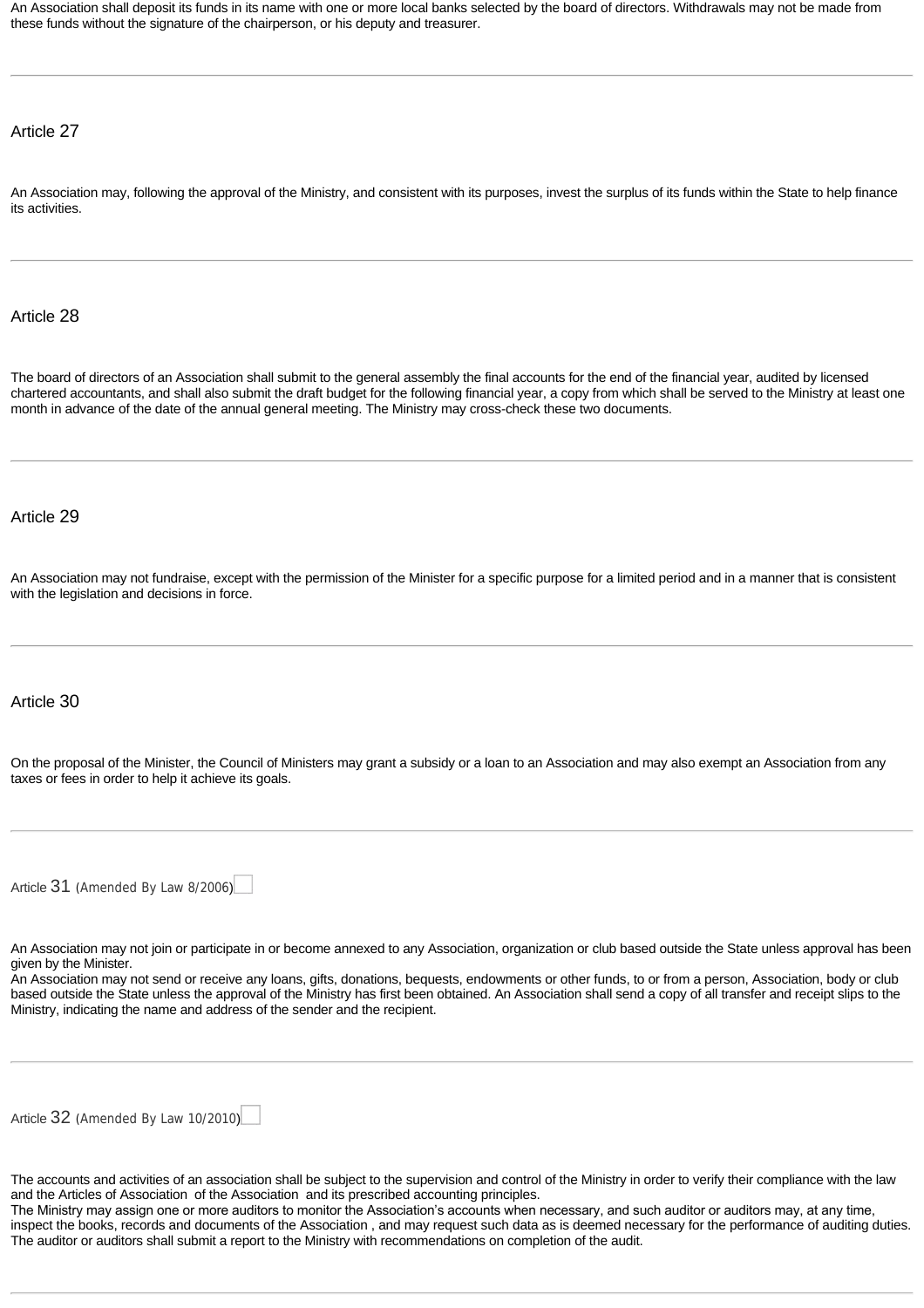The Minister may, by means of a decision, approve the opening a bank account for any registered Association outside the State if it is based on the same underlying principles that organize Associations in accordance with the provisions of this Law.

The Minister's decision in this regard shall explain the manner in which the account should be opened and the methods used to follow up this activity.

<span id="page-7-0"></span>**الفصل [الخامس](http://10.1.182.41/DownloadPage.aspx?Target=All&type=2&lawID=3956&language=en#)**

<span id="page-7-1"></span>**حل [الجمعية](http://10.1.182.41/DownloadPage.aspx?Target=All&type=2&lawID=3956&language=en#)**

Article 34

An Association may be dissolved by a decision of the general assembly at an extraordinary meeting attended by at least two thirds of the members. The decision on the dissolution shall be taken in accordance with the majority of the members present.

Article 35

The Minister's decision may dissolve an Association in any of the following cases:

- 1. In the event that membership numbers fall below twenty (20);<br>2. In the event of a violation of the provisions of this Law or its Ar
- 2. In the event of a violation of the provisions of this Law or its Articles of Association;<br>3. In the event that there is engagement in political matters.
- In the event that there is engagement in political matters.

The Minister may, instead of dissolving an Association, suspend the board of directors and appoint a temporary board of directors for a period not exceeding one year, if this action best serves the public interest and achieves the purposes of the Association.

Regarding the decision issued by the Minister to dissolve an Association, or the temporary appointment of a board of directors, the rules of appeal provided for in Article 7 of this Law shall apply.

The decision to dissolve an Association or to appoint an interim board of directors shall, after having become final, be published in the *Official Gazette*.

Article 36

On the dissolution of Association, its funds and documents shall be disposed of in accordance with the provisions of its Articles of Association.

<span id="page-7-2"></span>**الباب [الثالث](http://10.1.182.41/DownloadPage.aspx?Target=All&type=2&lawID=3956&language=en#)**

<span id="page-7-3"></span>**[المؤسسات](http://10.1.182.41/DownloadPage.aspx?Target=All&type=2&lawID=3956&language=en#) الخاصة**

<span id="page-7-4"></span>**[الفصل](http://10.1.182.41/DownloadPage.aspx?Target=All&type=2&lawID=3956&language=en#) الأول**

<span id="page-7-5"></span>**إنشاء [المؤسسة](http://10.1.182.41/DownloadPage.aspx?Target=All&type=2&lawID=3956&language=en#) الخاصة**

Article 37

Unless otherwise specially provided for in this Chapter, the provisions governing Associations shall apply to private Foundations, bearing in mind that the document establishing a Foundation shall substitute for a memorandum of Association in these provisions.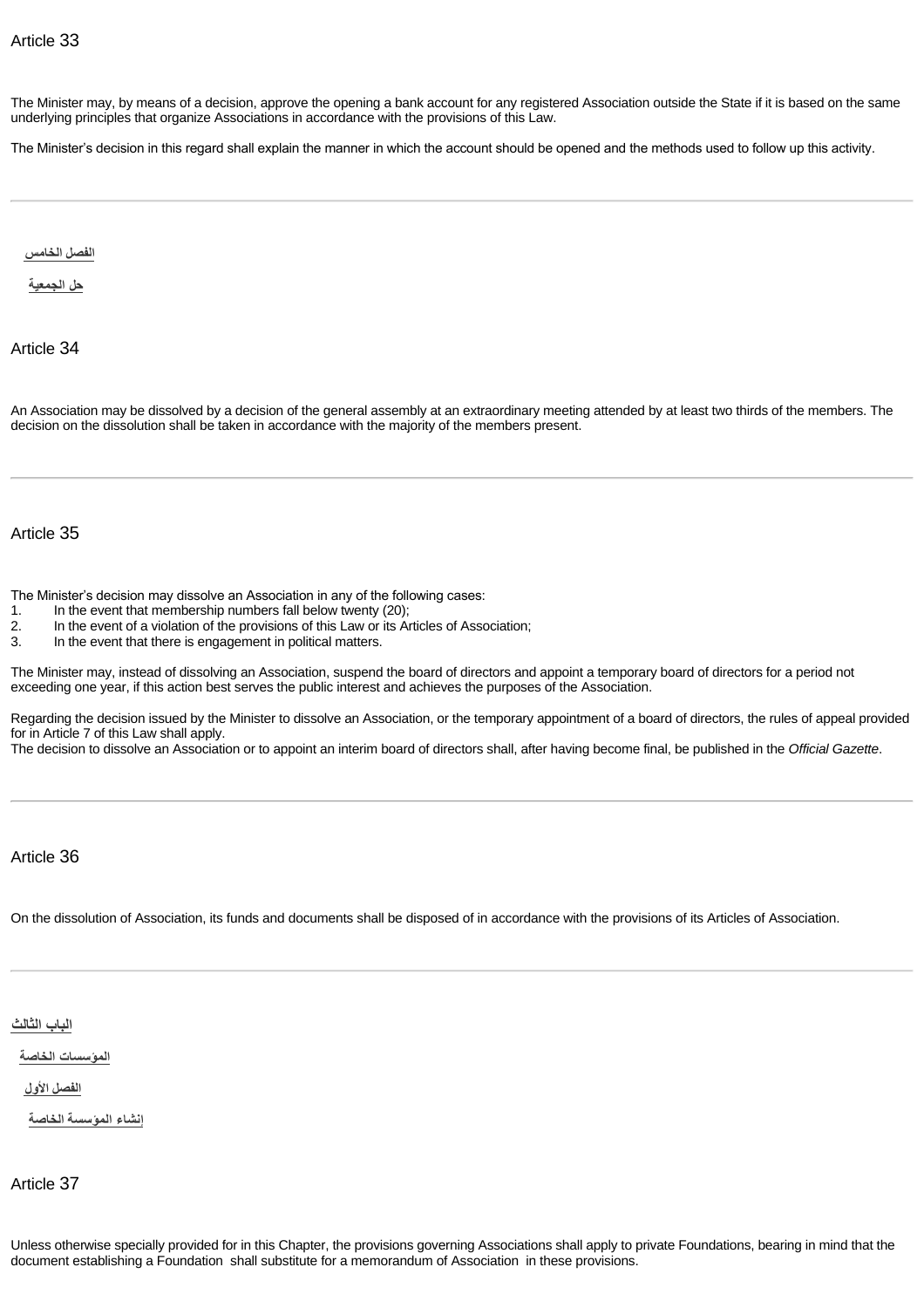A Private Foundation shall be founded with a founding document of the founder or a memorandum of Association between founders, and shall have an Articles of Association. The founder or founders shall be jointly and severally liable for the expenses entailed in founding a Private Foundation. The Private Foundation's capital shall not be less than Ten Million (10,000,000) Riyals, and shall be fully owned by the founder or founders. The Council of Ministers may exempt Foundation from the requirement of capital, depending on the activity of the Foundation.

<span id="page-8-0"></span>**[الفصل](http://10.1.182.41/DownloadPage.aspx?Target=All&type=2&lawID=3956&language=en#) الثاني**

<span id="page-8-1"></span>**مالية [المؤسسة](http://10.1.182.41/DownloadPage.aspx?Target=All&type=2&lawID=3956&language=en#) الخاصة وإدارتها ورقابتها**

Article 39

A Private Foundation's funds dedicated to its purposes and the proceeds of properties endowed thereto shall be deemed to be the property of the Foundation. Its founder or founders shall not be entitled to recover such property.

Article 40

In the exercise of its activity, a Private Foundation shall be dependent on its own funding and may not be given government subsidies. It may accept gifts and bequests.

#### Article 41

A Private Foundation's Articles of Association shall detail the management structure of the Foundation and the manner in which it is to be managed.

Article 42

The Ministry shall supervise and control the work of private Foundations in accordance with the rules and regulations established by a decision of the Minister. The Ministry may dismiss managers who prove negligent or who use a Foundation's funds in a manner not consistent with the purpose or intent of its founder or founders. The Ministry may also appoint replacements, peruse the books and records and documents of a Foundation that relate to its work and may amend its Articles of Association.

A Private Foundation shall provide any information, documents or data requested by the Ministry.

<span id="page-8-2"></span>**الباب [الرابع](http://10.1.182.41/DownloadPage.aspx?Target=All&type=2&lawID=3956&language=en#)**

<span id="page-8-3"></span>**[العقوبات](http://10.1.182.41/DownloadPage.aspx?Target=All&type=2&lawID=3956&language=en#)**

[Article](http://10.1.182.41/LawArticles.aspx?LawArticleID=51626&lawId=3956&language=en) [43](http://10.1.182.41/LawArticles.aspx?LawArticleID=51626&lawId=3956&language=en) ([Amended By Law 10/2010](http://10.1.182.41/LawPage.aspx?id=2469&language=en))

Without prejudice to any more severe penalty provided by any other legislation, any person committing any of the offences enumerated in this Article shall